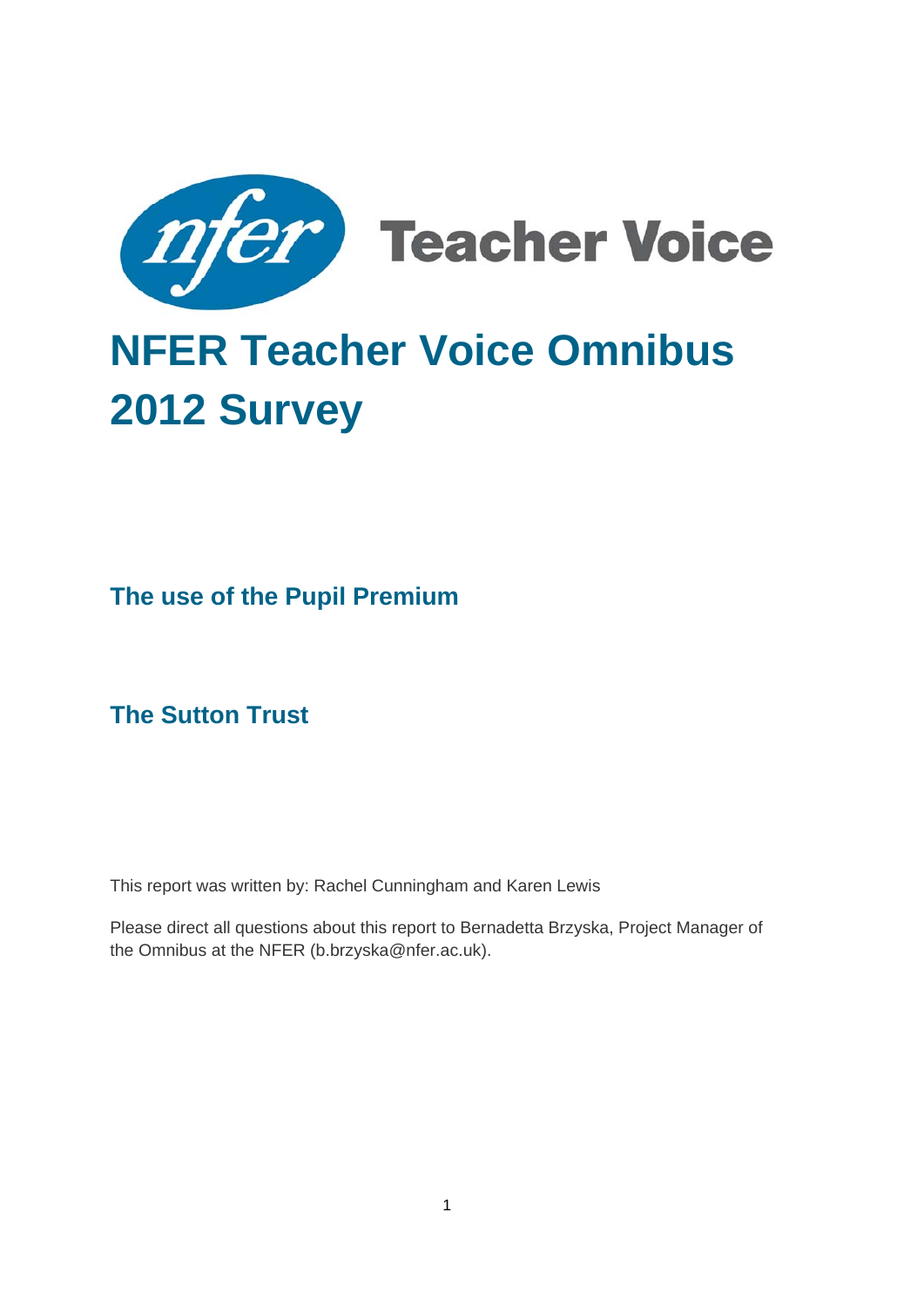### **Introduction**

<u>.</u>

The Sutton Trust submitted 13 questions to NFER's Teacher Voice Omnibus Survey in February 2012. This report forms the last part of the output from the Omnibus survey, concerning specifically the questions in the survey over the use of the Pupil Premium in schools.

The recent introduction of the Pupil Premium is of special interest to the Trust is the recent introduction of the Pupil Premium, which provides extra funding for disadvantaged children. It also aims to increase social mobility, enabling more pupils from disadvantaged backgrounds to get to top universities, and to reduce the attainment gap nationally. The Sutton Trust has published a toolkit<sup>[1](#page-1-0)</sup> to help schools make informed and evidence-based decisions about how to spend the Pupil Premium. The Teacher Voice questions on schools' priorities for the Pupil Premium funding will be particularly informative, when set against the evidence encapsulated in the toolkit.

A sample of over 1600 teachers completed the survey. The sample was weighted to ensure that it was representative. The sample included teachers from a wide range of school governance types and subject areas. Sample numbers were sufficient to allow for comparisons between the primary and secondary sectors. Detailed information about the sample is given in the supplementary section of this report.

The questions asked teachers (both primary and secondary) about the Pupil Premium and the top three priorities for extra spending at their school. Teachers were given a list of options to choose from, including 'other', 'don't know' and 'none'.

<span id="page-1-0"></span><sup>1</sup> The Sutton Trust (2011). *Toolkit of strategies to improve learning: Summary for schools spending the Pupil Premium* [online]. Available <http://www.suttontrust.com/public/documents/toolkit-summary-final-r-2-.pdf>[15 March]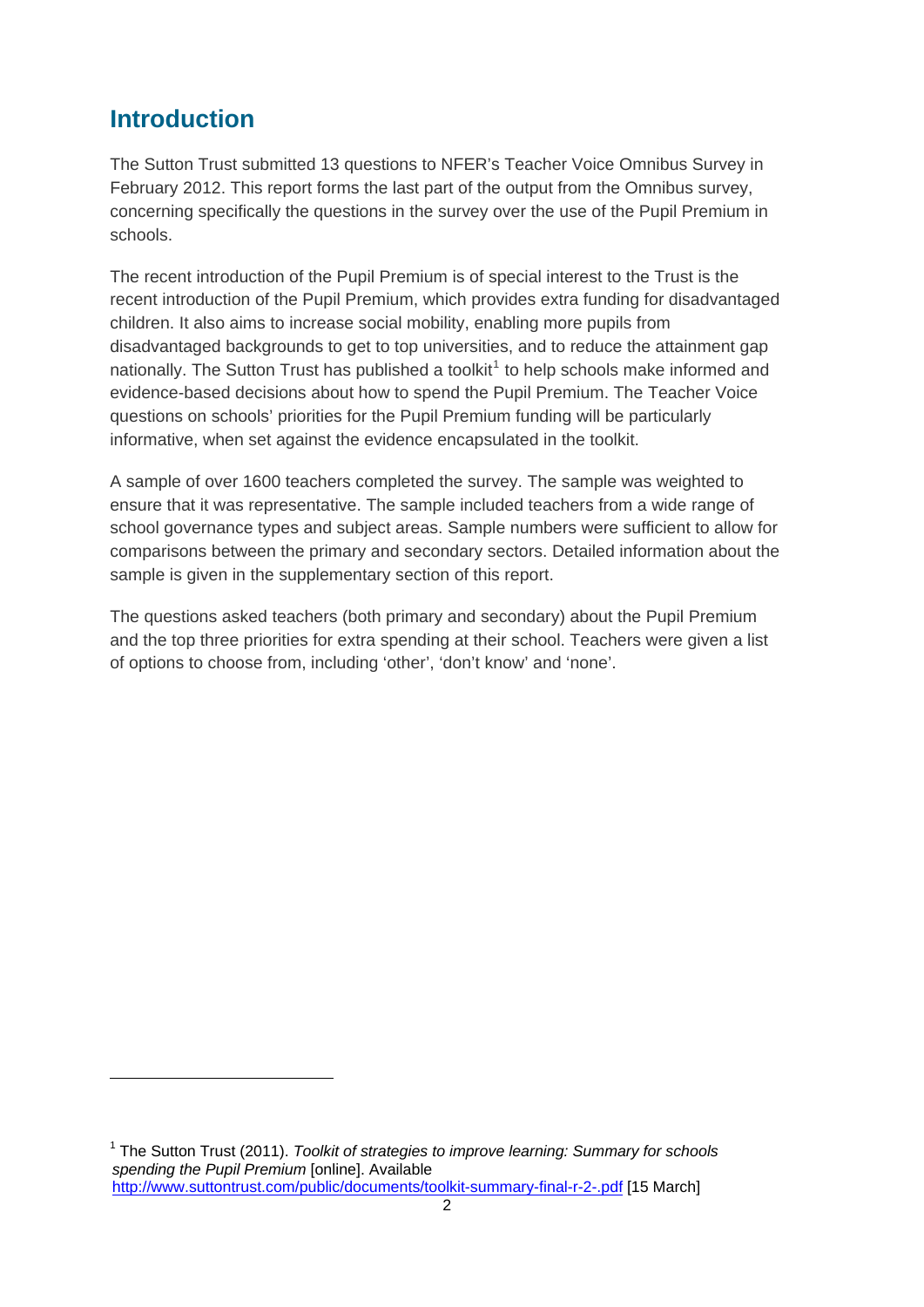As Table 1 shows, the most popular responses were early intervention (16%), reducing class sizes (15%), more one-to-one tuition (10%), additional teaching assistants (8%) and offsetting budget cuts elsewhere (8%).

|                                                                                                  | All     | <b>Primary</b> | <b>Secondary</b> |
|--------------------------------------------------------------------------------------------------|---------|----------------|------------------|
| Reducing class sizes                                                                             | 15%     | 13%            | 18%              |
| Additional teaching assistants                                                                   | 8%      | 12%            | 3%               |
| <b>Additional teachers</b>                                                                       | 5%      | 6%             | 3%               |
| More one-to-one tuition                                                                          | 10%     | 10%            | 9%               |
| Peer-to-peer tutoring schemes for<br>pupils                                                      | $< 1\%$ | $< 1\%$        | 1%               |
| Improving feedback between<br>teachers and pupils / providing more<br>feedback that is effective | 2%      | 2%             | 1%               |
| Early intervention schemes                                                                       | 16%     | 19%            | 12%              |
| Extending the breadth of the<br>curriculum                                                       | 3%      | 3%             | 2%               |
| Improving the classroom or school<br>environment                                                 | 5%      | 5%             | 5%               |
| Offsetting budget cuts elsewhere                                                                 | 8%      | 5%             | 11%              |
| Other                                                                                            | 1%      | 1%             | 1%               |
| Don't know                                                                                       | 28%     | 24%            | 34%              |
| None                                                                                             | 1%      | $1\%$          | 1%               |
| Local base (N)                                                                                   | 1676    | 923            | 750              |

#### **Table 1. With the money received through the Pupil Premium, what is the top priority for extra spending at the school in 2011/2012?**

*Due to rounding, percentages may not sum to 100* 

*Due to the primary, secondary and all teacher categories being weighted separately, the number of primary and secondary respondents may not sum to the number of teachers in total Source: NFER Omnibus Survey February 2012.* 

Two points are worth noting here to contextualise these responses. First, more than a quarter (28%) of teachers were not aware of the top priority for spending the Pupil Premium at their school. This was more common among secondary teachers than their primary counterparts (34% compared with 24%). There was a more marked difference by seniority; five per cent of senior leaders responded 'don't know', compared with over a third (34%) of classroom teachers. Second, these answers represent the teachers' impression of the priorities for spending, and not necessarily the actual priorities. However, the responses of senior leaders, who might be expected to be more aware of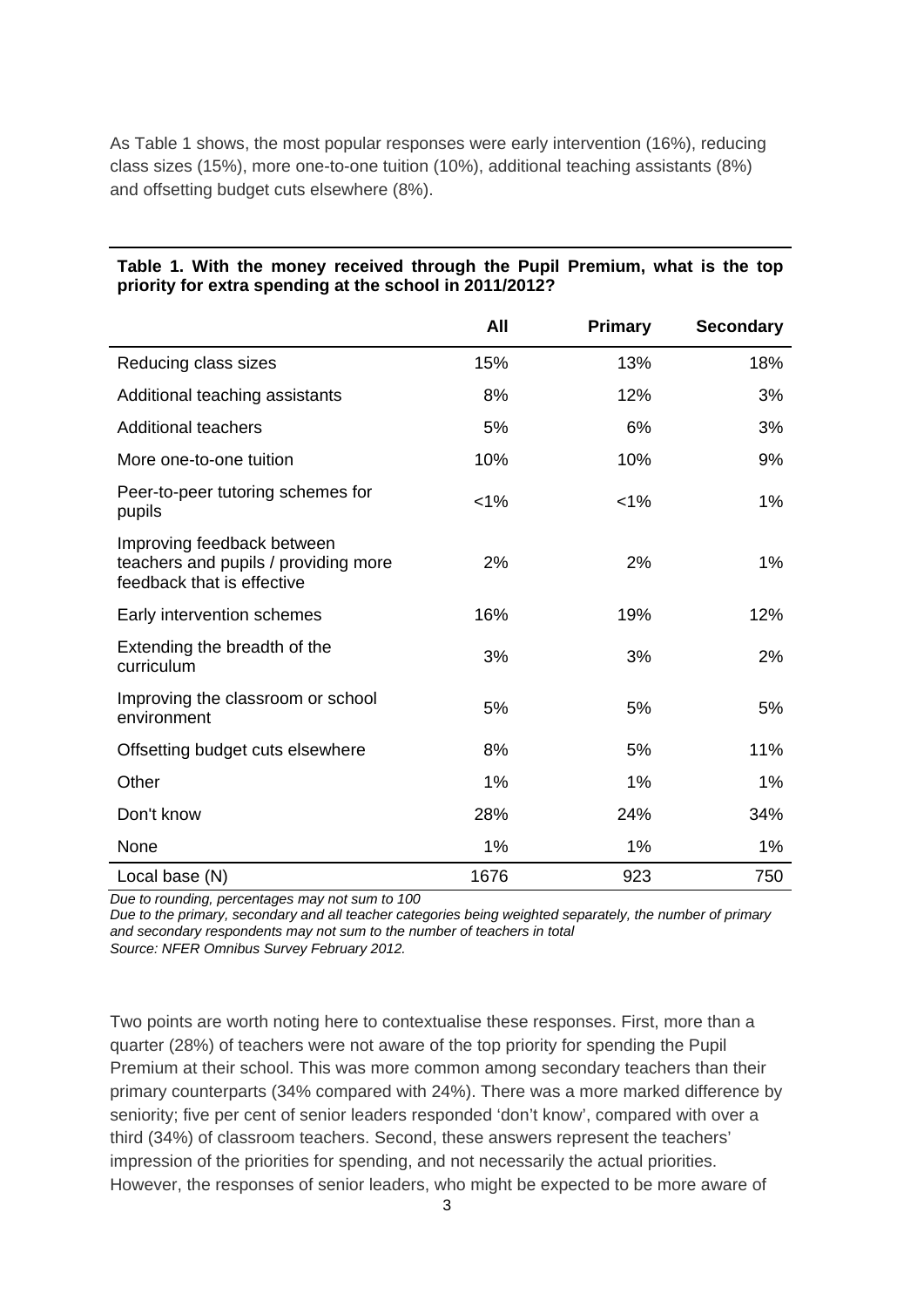the priorities for spending, were very similar. Their most common response was also early intervention (25%).

Next, teachers selected the second top priority for spending the Pupil Premium. As Table 2 shows, the most popular response was, again, early intervention (20%). This was followed by additional teaching assistants and more one-to-one tuition (both 11%). The remaining options were selected by, at most, ten per cent of teachers. The most common among these were improving the classroom or school environment (9%), additional teachers (8%) and reducing class sizes (7%).

|                                                                                                  | All  | <b>Primary</b> | <b>Secondary</b> |
|--------------------------------------------------------------------------------------------------|------|----------------|------------------|
| Reducing class sizes                                                                             | 7%   | 7%             | 8%               |
| Additional teaching assistants                                                                   | 11%  | 15%            | 7%               |
| <b>Additional teachers</b>                                                                       | 8%   | 7%             | 10%              |
| More one-to-one tuition                                                                          | 11%  | 12%            | 11%              |
| Peer-to-peer tutoring schemes for<br>pupils                                                      | 1%   | 1%             | 2%               |
| Improving feedback between<br>teachers and pupils / providing more<br>feedback that is effective | 3%   | 3%             | 3%               |
| Early intervention schemes                                                                       | 20%  | 23%            | 17%              |
| Extending the breadth of the<br>curriculum                                                       | 5%   | 5%             | 4%               |
| Improving the classroom or school<br>environment                                                 | 9%   | 9%             | 8%               |
| Offsetting budget cuts elsewhere                                                                 | 6%   | 4%             | 8%               |
| Other                                                                                            | 5%   | 4%             | 6%               |
| Don't know                                                                                       | 3%   | 3%             | 2%               |
| None                                                                                             | 11%  | 9%             | 14%              |
| Local base (N)                                                                                   | 1530 | 852            | 676              |

#### **Table 2. With the money received through the Pupil Premium, what is the second top priority for extra spending at the school in 2011/2012?**

*Due to rounding, percentages may not sum to 100* 

*Due to the primary, secondary and all teacher categories being weighted separately, the number of primary and secondary respondents may not sum to the number of teachers in total Source: NFER Omnibus Survey February 2012.* 

4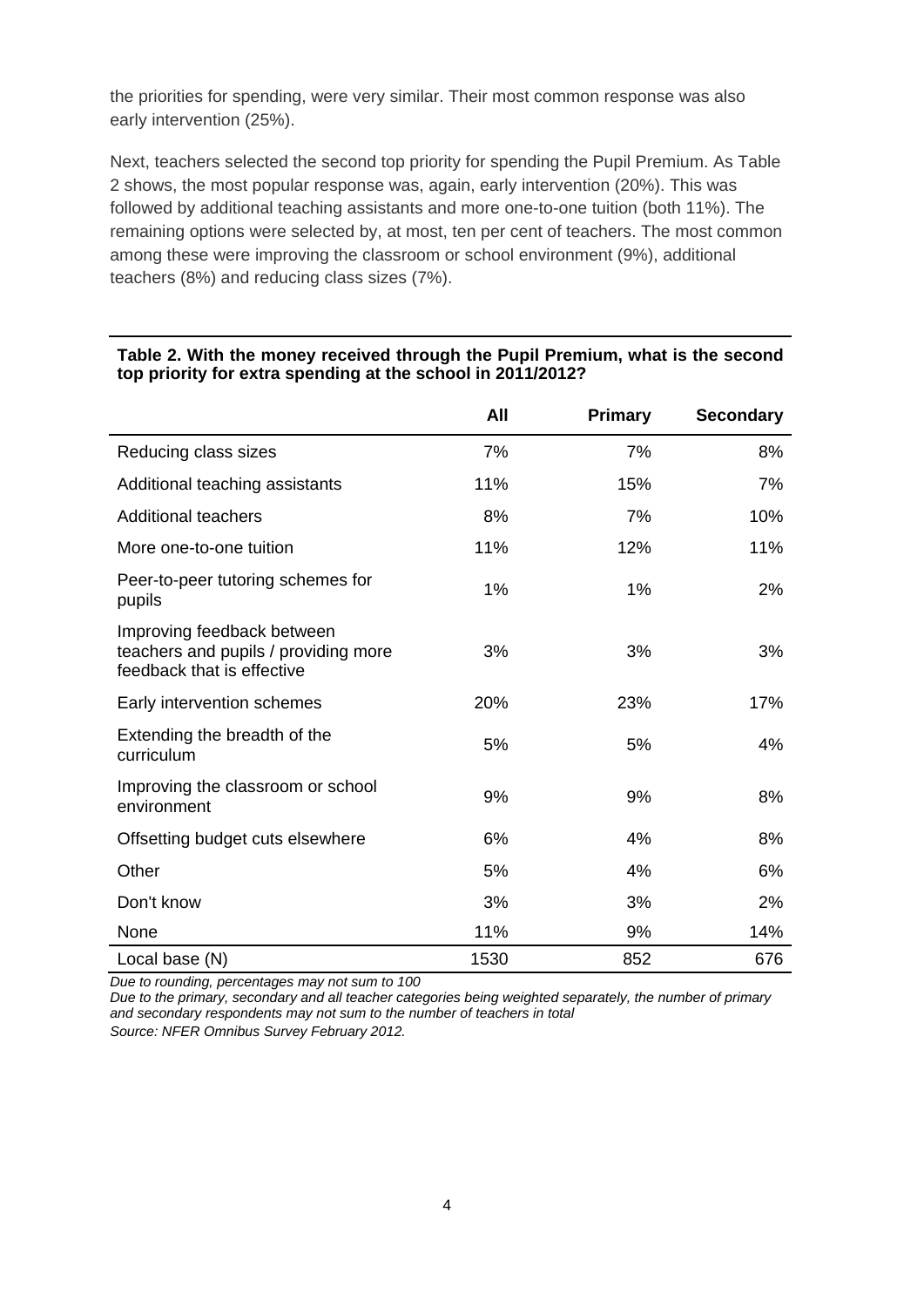Finally, teachers indicated the third top priority for spending the Pupil Premium. Table 3 shows their responses. Once again, early intervention featured strongly, and was the most common answer along with improving the classroom or school environment (both 14%). This was followed by additional teaching assistants (11%), additional teachers (9%), more one-to-one tuition (9%) and extending the breadth of the curriculum (9%).

|                                                                                                  | All  | <b>Primary</b> | <b>Secondary</b> |
|--------------------------------------------------------------------------------------------------|------|----------------|------------------|
| Reducing class sizes                                                                             | 5%   | 4%             | 6%               |
| Additional teaching assistants                                                                   | 11%  | 11%            | 10%              |
| <b>Additional teachers</b>                                                                       | 9%   | 8%             | 10%              |
| More one-to-one tuition                                                                          | 9%   | 9%             | 10%              |
| Peer-to-peer tutoring schemes for<br>pupils                                                      | 1%   | $< 1\%$        | 2%               |
| Improving feedback between<br>teachers and pupils / providing more<br>feedback that is effective | 5%   | 5%             | 4%               |
| Early intervention schemes                                                                       | 14%  | 15%            | 14%              |
| Extending the breadth of the<br>curriculum                                                       | 9%   | 9%             | 8%               |
| Improving the classroom or school<br>environment                                                 | 14%  | 15%            | 11%              |
| Offsetting budget cuts elsewhere                                                                 | 8%   | 9%             | 7%               |
| Other                                                                                            | 3%   | 3%             | 3%               |
| Don't know                                                                                       | 5%   | 4%             | 6%               |
| None                                                                                             | 8%   | 7%             | 10%              |
| Local base (N)                                                                                   | 1342 | 766            | 576              |

#### **Table 3. With the money received through the Pupil Premium, what is the third top priority for extra spending at the school in 2011/2012?**

*Due to rounding, percentages may not sum to 100* 

*Due to the primary, secondary and all teacher categories being weighted separately, the number of primary and secondary respondents may not sum to the number of teachers in total Source: NFER Omnibus Survey February 2012.* 

In summary, the responses to the survey indicated that half of the teachers (50 per cent) identified early intervention schemes as one of their top three priorities, while 30 per cent identified more one-to-one tuition, and 30 per cent named additional teaching assistants as one of the top three priorities. Slightly fewer ticked improving the classroom or school environment or reducing class sizes (27 per cent respectively) as one of their top three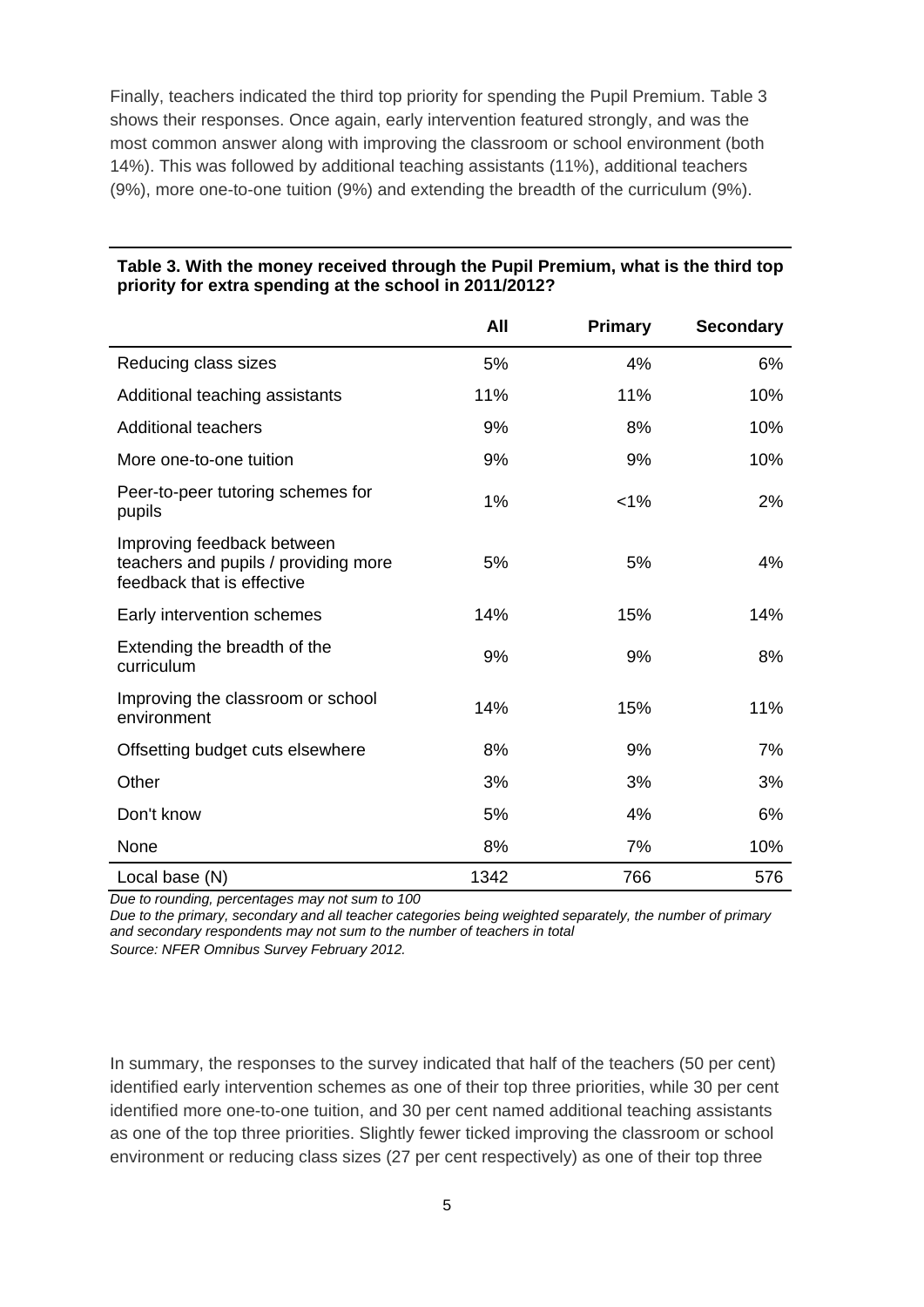priorities. Peer-to-peer tutoring schemes for pupils were the least identified by teachers (three per cent) within any of the top three priorities.

The final question submitted by the Trust asked teachers how their school decides which approaches and programmes to adopt to improve pupils' learning. Table 4 shows that teachers indicated a range of methods for making these decisions. More than half (52%) said their school uses past experience of what works. Large proportions of teachers also said their school learns from what works in other schools (46%) and from evaluating different approaches within the school (45%). Just over a third (36%) of teachers said their school looks at research evidence on the impact of different approaches and programmes. About a fifth (21%) indicated that their school considers the costeffectiveness of different approaches. Seventeen per cent said their school consults the Local Authority in making decisions. Only five per cent of teachers said their school uses the Pupil Premium toolkit published by the Sutton Trust.

It is worth noting that more than a fifth (22%) of teachers were not aware of how their school makes these decisions. However, this was more common among secondary teachers (28%) than their primary counterparts (17%). Again, there was also a striking difference by seniority. Perhaps unsurprisingly, one per cent of senior leaders responded 'don't know', compared with 27 per cent of classroom teachers. However, while more than half of senior leaders (52%) said that their school consults research evidence, 11 per cent indicated that their school uses the Trust's toolkit.

|                                                                                          | All | Primary | <b>Secondary</b> |
|------------------------------------------------------------------------------------------|-----|---------|------------------|
| Using past experience of what works                                                      | 52% | 59%     | 43%              |
| Considering research evidence on<br>the impact of different approaches<br>and programmes | 36% | 37%     | 35%              |
| Evaluating different approaches and<br>programmes then deciding which to<br>adopt        | 45% | 51%     | 37%              |
| Considering which approaches and<br>programmes are the most cost<br>effective            | 21% | 24%     | 17%              |
| Reading the pupil premium toolkit,<br>published by the Sutton Trust                      | 5%  | 5%      | 6%               |
| Learning from what works in other<br>schools                                             | 46% | 49%     | 44%              |
| Consulting the school's governing<br>body                                                | 6%  | 5%      | 7%               |
| Consulting the Local Authority                                                           | 17% | 22%     | 10%              |

#### **Table 4. How does your school decide which approaches and programmes to adopt to improve pupil learning?**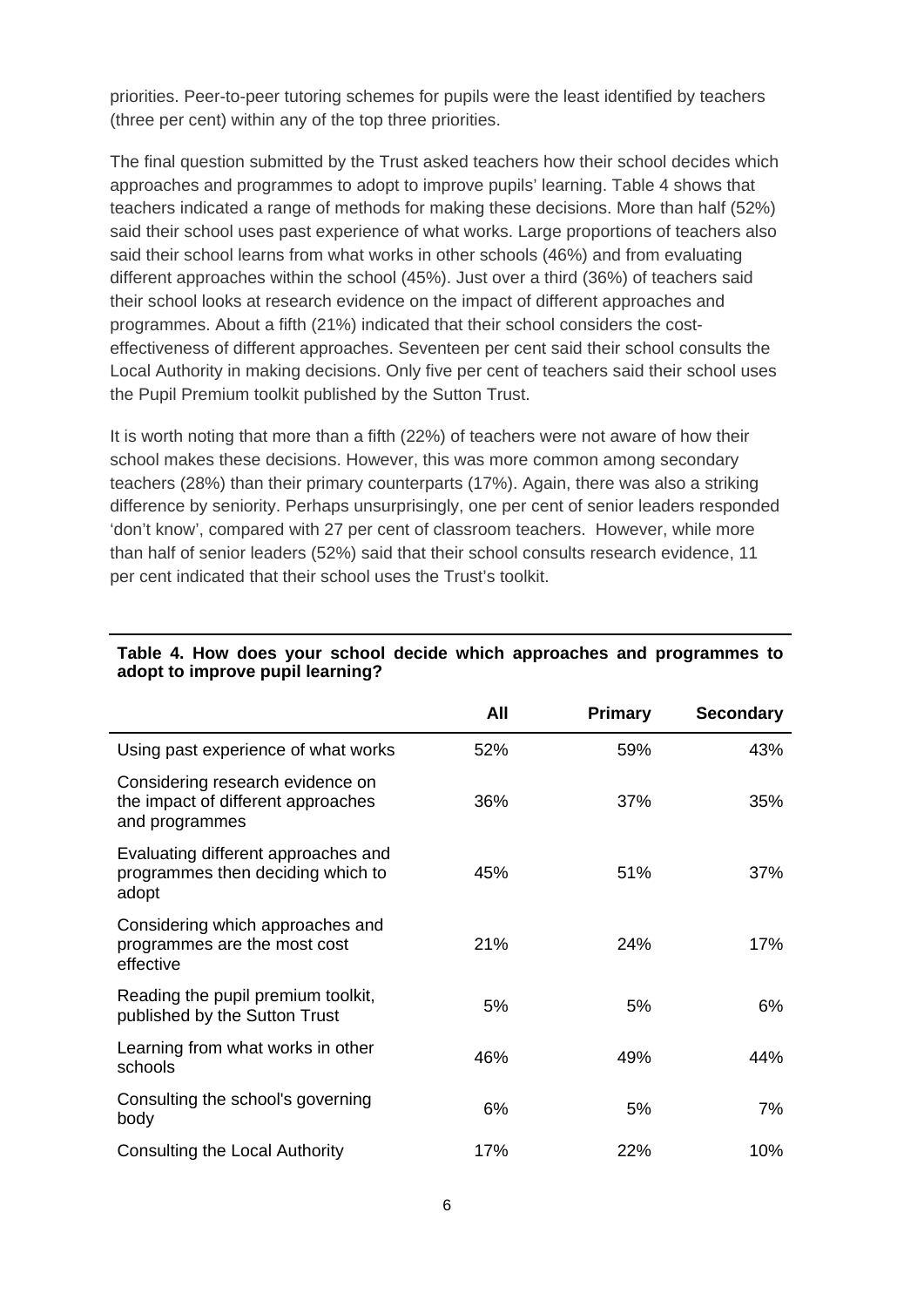| Other          | 5%   | 5%  | 6%  |
|----------------|------|-----|-----|
| Don't know     | 22%  | 17% | 28% |
| Local base (N) | 1671 | 920 | 748 |

*Respondents were able to select more than one response so percentages may sum to more than 100 Due to the primary, secondary and all teacher categories being weighted separately, the number of primary and secondary respondents may not sum to the number of teachers in total Source: NFER Omnibus Survey February 2012.*

## **Conclusions**

In relation to the Pupil Premium, large proportions of teachers indicated that their school uses informal methods of evaluating approaches and programmes. These include trialand-error approaches and learning from the experiences of other schools. While a large proportion of teachers believed that decisions in their school are based on research evidence, it is unclear what evidence they are using. Many of the strategies identified as high priorities for spending the Pupil Premium do not agree with the guidance published by the Sutton Trust. For example, according to the teachers in this sample, peer tutoring is not highly prioritised. This is in spite of the fact that there is good evidence that this method has high impact at a low cost. On the other hand, a large proportion of teachers, at both phases and especially senior leaders, indicated that early intervention is a top priority. While this is a high impact strategy, it is also very high cost, and not deemed suitable for secondary schools. Furthermore, teachers reported that one-to-one tuition is highly prioritised, while the toolkit's assessment considers this approach to have moderate impact for very high cost. Given these findings, it is unsurprising to learn that a small proportion of teachers indicated that their school uses the Trust's toolkit to make decisions. This suggests that the Trust may need to do more to publicise the toolkit and its usefulness in providing accessible, evidence-based guidance on how to spend the Pupil Premium.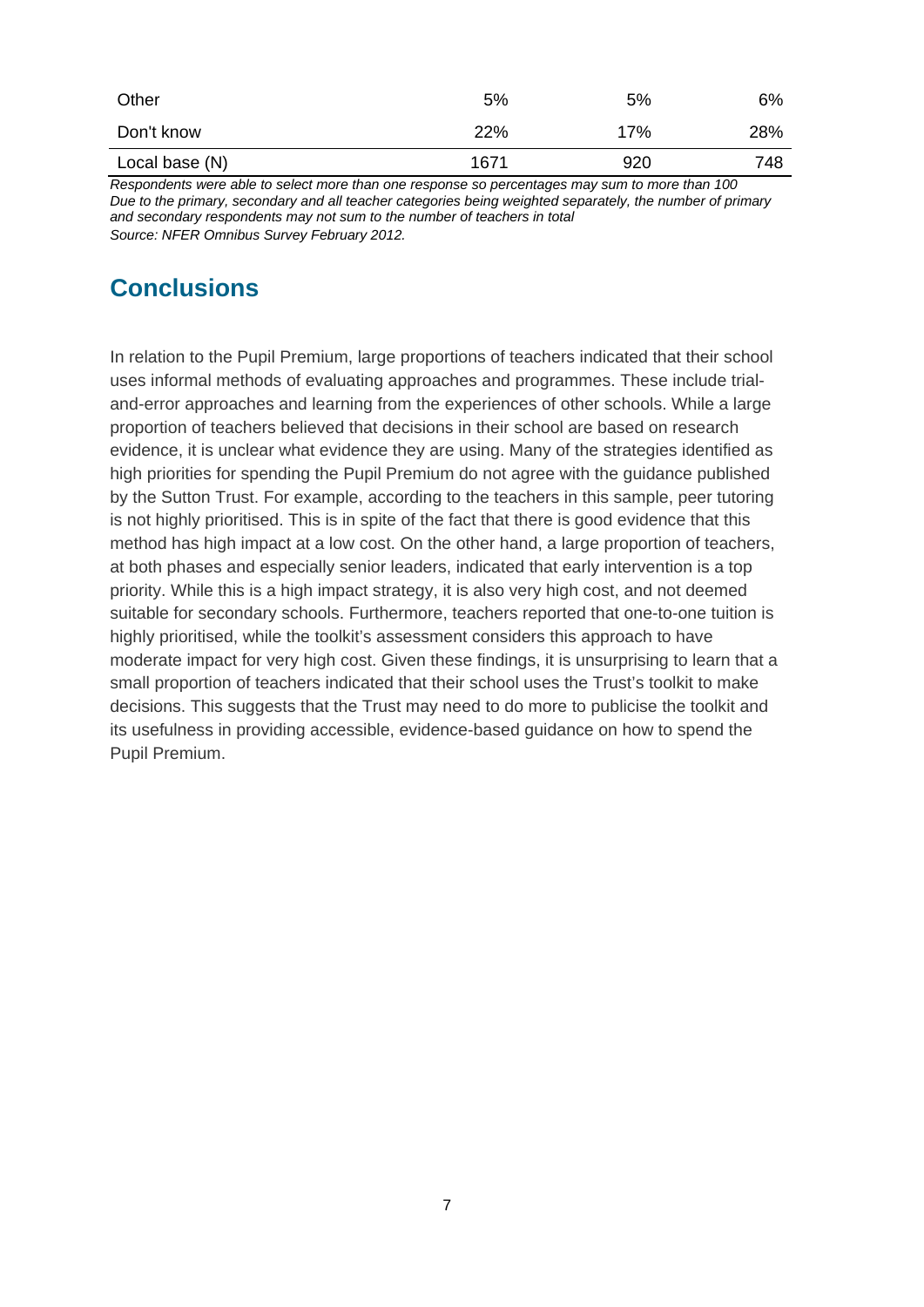### **Supporting information**

#### **How was the survey conducted?**

This report is based on data from the February 2012 survey. A panel of 1686 practising teachers from 1269 schools in the maintained sector in England completed the survey. Teachers completed the survey online between the  $17<sup>th</sup>$  and  $29<sup>th</sup>$  February 2012. During the survey period, a team of experienced coders within the Foundation coded all 'open' questions (those without a pre-identified set of responses).

#### **What was the composition of the panel?**

The panel included teachers from the full range of roles in primary and secondary schools, from headteachers to newly qualified class teachers. Fifty five per cent (921) of the respondents were teaching in primary schools and 45 per cent (765) were teaching in secondary schools.

## **How representative of schools nationally were the schools corresponding to the teachers panel?**

There was an under-representation of schools in the highest quintile in terms of eligibility for free school meals in the sample of primary schools. In the sample of secondary schools and for the overall sample (primary and secondary schools) there was underrepresentation in the highest quintile and over-representation in the lowest quintile in terms of eligibility for free school meals. To address this, weights were calculated using free school meals factors to create a more balanced sample. Due to the differences between the populations of primary schools and secondary schools, different weights were created for primary schools, secondary schools and then for the whole sample overall. The weightings have been applied to all of the analyses referred to in this commentary and contained within the tables supplied in electronic format (via Pulsar  $Web)^2$  $Web)^2$ ..

Tables S.1, S.2 and S.3 show the representation of the weighted achieved sample against the population. Table S.4 shows the representation of the weighted teacher sample by role in school.

<u>.</u>

<span id="page-7-0"></span><sup>2</sup> The sample was not weighted for missing free school meal data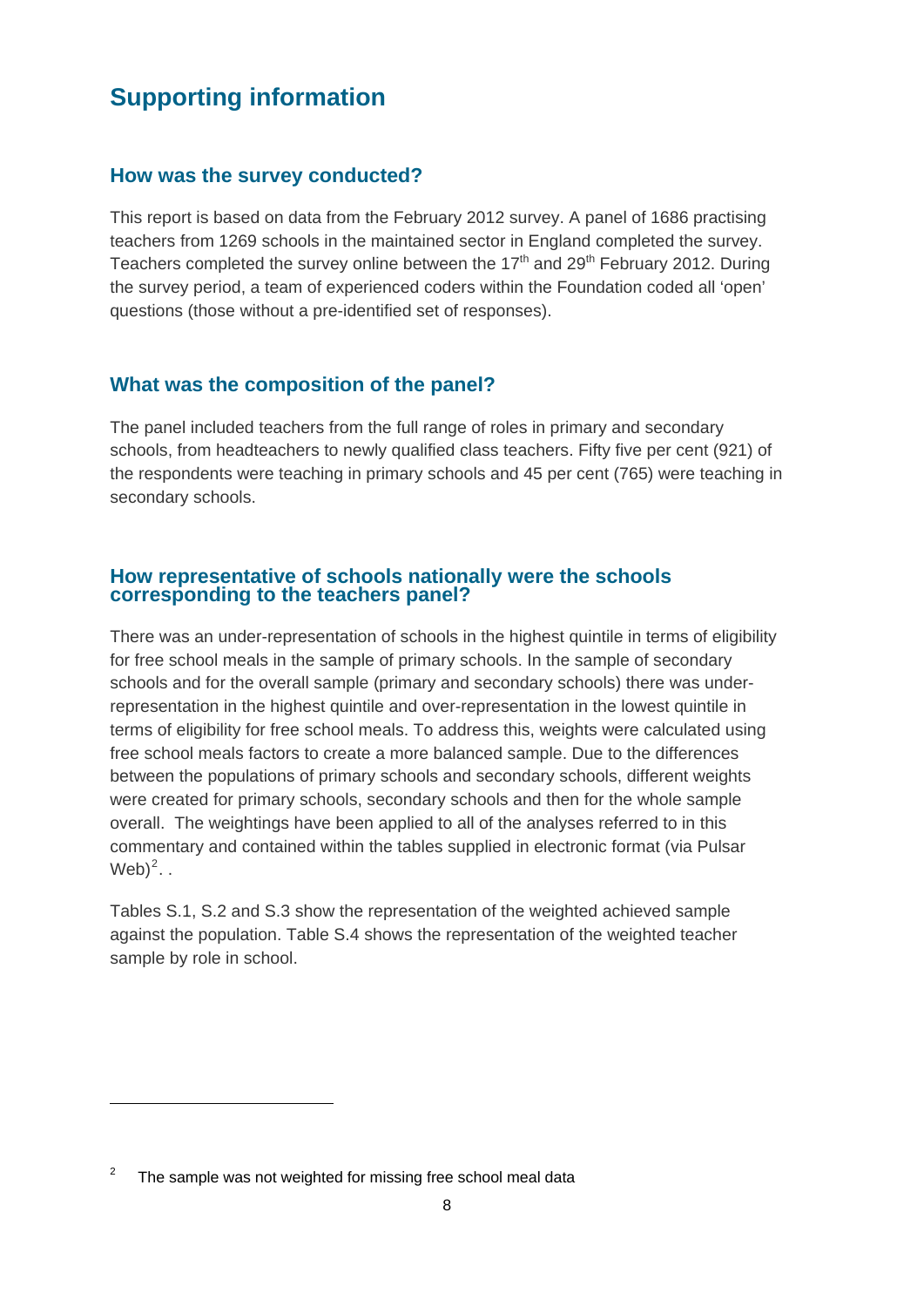|                           |                                    | National       | <b>NFER</b>    |
|---------------------------|------------------------------------|----------------|----------------|
|                           |                                    | Population     | Sample         |
|                           |                                    | $\%$           | $\%$           |
|                           | Lowest band                        | 19             | 15             |
| Achievement               | 2nd lowest band                    | 18             | 18             |
| <b>Band</b><br>(Overall   | Middle band                        | 17             | 18             |
| performance by KS2        | 2nd highest band                   | 21             | 23             |
| 2011 data)                | <b>Highest band</b>                | 25             | 25             |
|                           | Missing                            | 0              | 0              |
|                           | Lowest 20%                         | 20             | 20             |
|                           | 2nd lowest 20%                     | 20             | 20             |
| % eligible FSM            | Middle 20%                         | 20             | 20             |
| (5 pt scale)<br>(2010/11) | 2nd highest 20%                    | 20             | 20             |
|                           | Highest 20%                        | 20             | 20             |
|                           | Missing                            | 0              | 0              |
|                           | Infants                            | 9              | 10             |
|                           | <b>First School</b>                | 5              | $\overline{4}$ |
|                           | Infant & Junior (Primary)          | 77             | 73             |
| Primary school type       | First & Middle                     | 0              | 0              |
|                           | Junior                             | 7              | 11             |
|                           | Middle deemed Primary              | 0              | 1              |
|                           | Academy                            | $\overline{2}$ | $\overline{2}$ |
|                           | North                              | 31             | 24             |
| Region                    | Midlands                           | 32             | 30             |
|                           | South                              | 37             | 47             |
|                           | London Borough                     | 11             | 13             |
|                           | <b>Metropolitan Authorities</b>    | 21             | 21             |
| Local Authority type      | <b>English Unitary Authorities</b> | 18             | 20             |
|                           | Counties                           | 51             | 47             |
| <b>Number of schools</b>  |                                    | 16798          | 801            |

# **Table S.1 Representation of (weighted) primary schools compared to primary schools nationally**

*Due to rounding, percentages may not sum to 100* 

*Some information is not available for all schools and some schools included more than one respondent Source: NFER Omnibus Survey February 2012*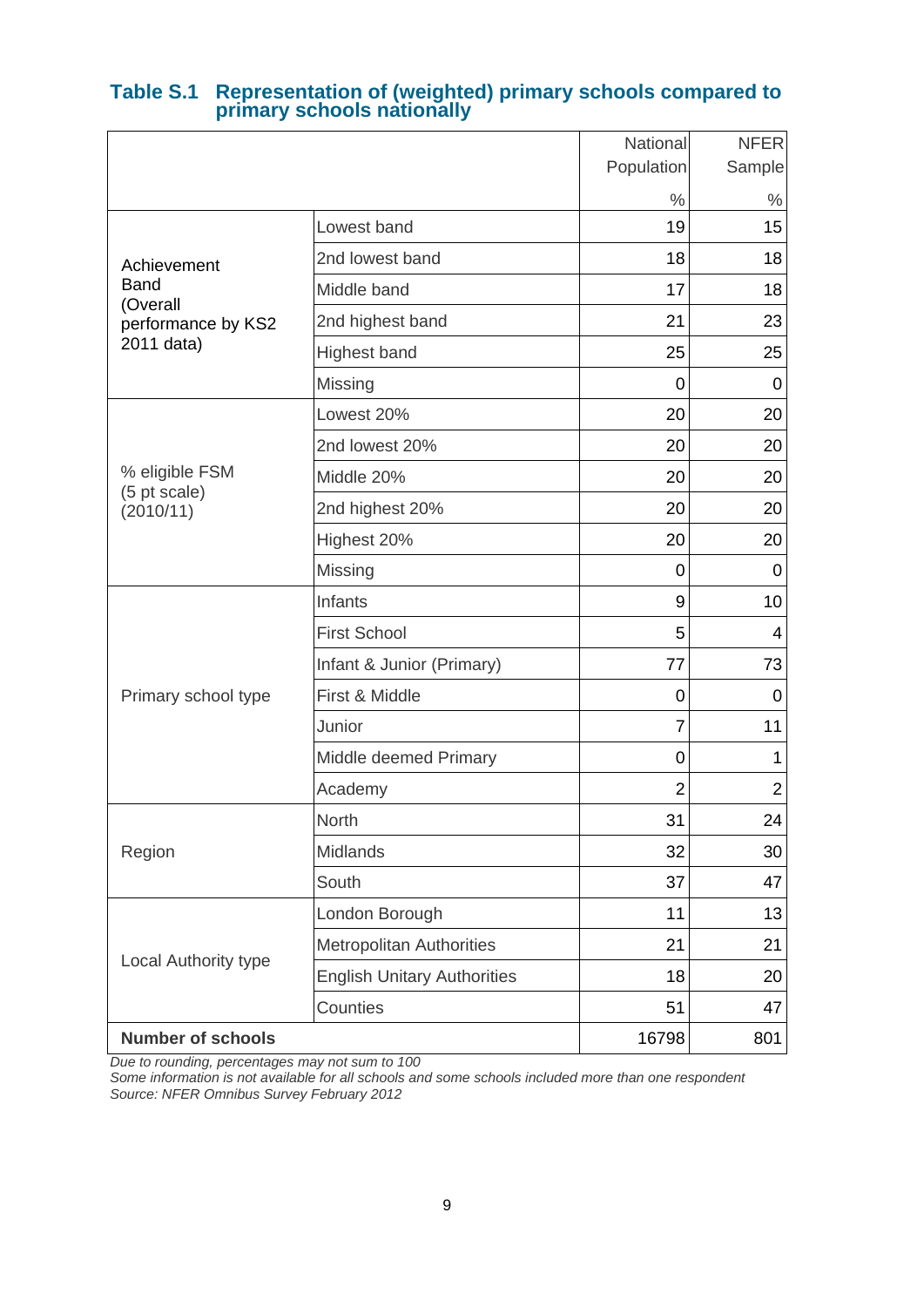|                                                    |                                    | National   | <b>NFER</b>  |
|----------------------------------------------------|------------------------------------|------------|--------------|
|                                                    |                                    | Population | Sample       |
|                                                    |                                    | $\%$       | $\%$         |
|                                                    | Lowest band                        | 16         | 16           |
|                                                    | 2nd lowest band                    | 20         | 19           |
| <b>Achievement Band</b><br>(Overall performance by | Middle band                        | 19         | 22           |
| <b>GCSE 2010 data)</b>                             | 2nd highest band                   | 18         | 21           |
|                                                    | Highest band                       | 19         | 19           |
|                                                    | Missing                            | 7          | 4            |
|                                                    | Lowest 20%                         | 20         | 20           |
|                                                    | 2nd lowest 20%                     | 20         | 20           |
| % eligible FSM                                     | Middle 20%                         | 20         | 20           |
| (5 pt scale)<br>(2010/11)                          | 2nd highest 20%                    | 20         | 20           |
|                                                    | Highest 20%                        | 20         | 20           |
|                                                    | Missing                            | 1          | 0            |
|                                                    | Middle                             | 6          | 3            |
|                                                    | Secondary Modern                   | 3          | $\mathbf{1}$ |
|                                                    | Comprehensive to 16                | 26         | 22           |
| Secondary school type                              | Comprehensive to 18                | 32         | 42           |
|                                                    | Grammar                            | 5          | 6            |
|                                                    | Other secondary school             | 0          | 0            |
|                                                    | Academies                          | 28         | 26           |
|                                                    | North                              | 29         | 24           |
| Region                                             | Midlands                           | 33         | 31           |
|                                                    | South                              | 38         | 44           |
|                                                    | London Borough                     | 13         | 14           |
|                                                    | <b>Metropolitan Authorities</b>    | 21         | 21           |
| Local Authority type                               | <b>English Unitary Authorities</b> | 19         | 19           |
|                                                    | Counties                           | 47         | 46           |
| <b>Number of schools</b>                           |                                    | 3255       | 468          |

#### **Table S.2 Representation of (weighted) secondary schools compared to secondary schools nationally**

*Due to rounding, percentages may not sum to 100.* 

*Some information is not available for all schools and some schools included more than one respondent. Source: NFER Omnibus Survey February 2012.*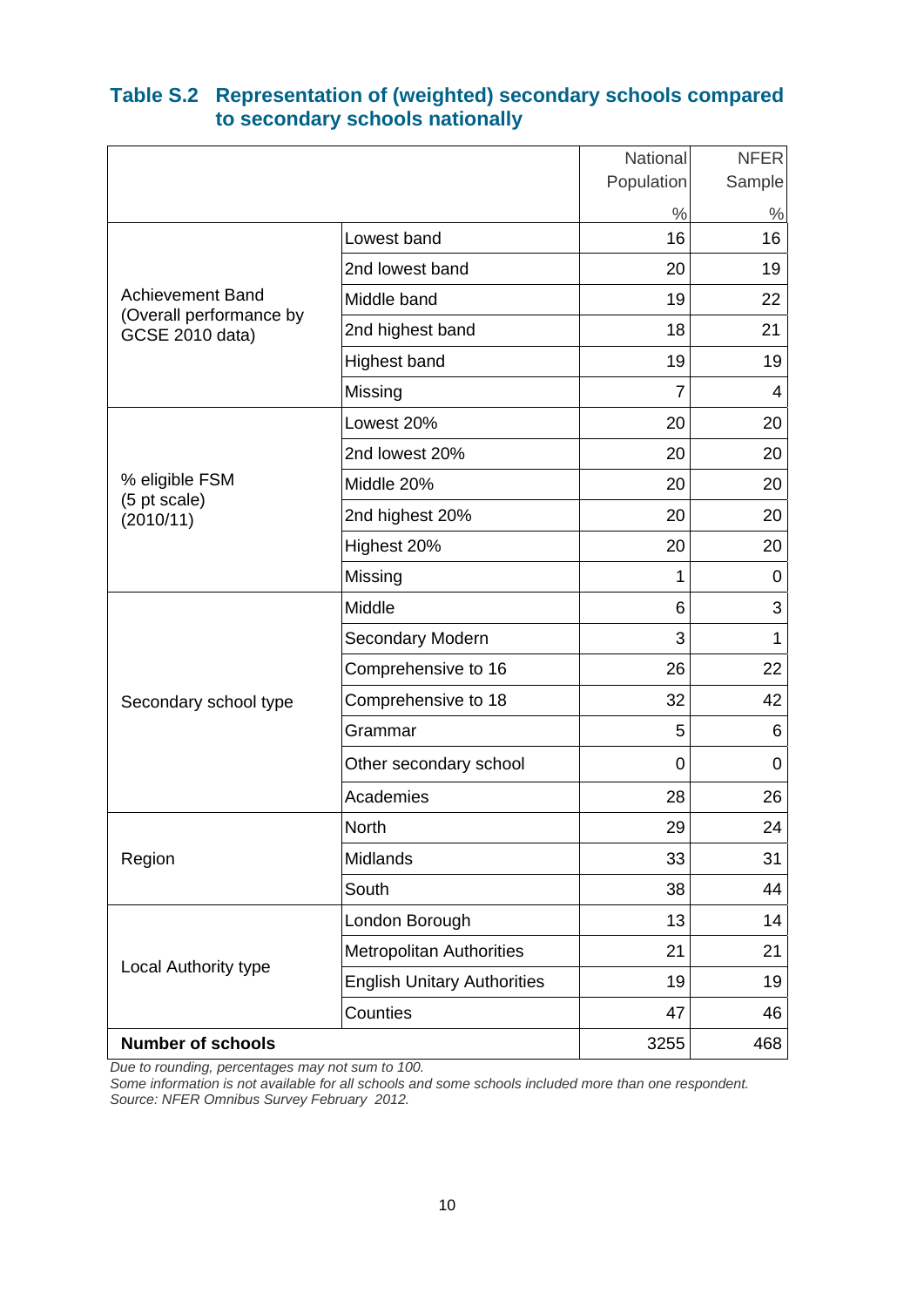|                                |                                    | National<br>Population | <b>NFER</b><br>Sample |
|--------------------------------|------------------------------------|------------------------|-----------------------|
|                                |                                    | $\frac{0}{0}$          | $\%$                  |
|                                | Lowest band                        | 18                     | 16                    |
|                                | 2nd lowest band                    | 18                     | 18                    |
| Achievement Band (By KS2       | Middle band                        | 17                     | 20                    |
| 2011 and GCSE 2010 data)       | 2nd highest band                   | 20                     | 22                    |
|                                | <b>Highest band</b>                | 24                     | 22                    |
|                                | Missing                            | 1                      | 1                     |
|                                | Lowest 20%                         | 20                     | 20                    |
|                                | 2nd lowest 20%                     | 20                     | 20                    |
| % eligible FSM<br>(5 pt scale) | Middle 20%                         | 20                     | 20                    |
| (2010/11)                      | 2nd highest 20%                    | 20                     | 20                    |
|                                | Highest 20%                        | 20                     | 20                    |
|                                | Missing                            | 0                      | 0                     |
|                                | <b>North</b>                       | 30                     | 24                    |
| Region                         | Midlands                           | 32                     | 30                    |
|                                | South                              | 37                     | 46                    |
|                                | London Borough                     | 11                     | 13                    |
| Local Authority type           | <b>Metropolitan Authorities</b>    | 21                     | 21                    |
|                                | <b>English Unitary Authorities</b> | 18                     | 20                    |
|                                | Counties                           | 51                     | 46                    |
| <b>Number of schools</b>       |                                    | 20017                  | 1269                  |

#### **Table S.3 Representation of all schools (weighted) compared to all schools nationally**

*Due to rounding, percentages may not sum to 100* 

*Some information is not available for all schools and some schools included more than one respondent Source: NFER Omnibus Survey February 2012.*